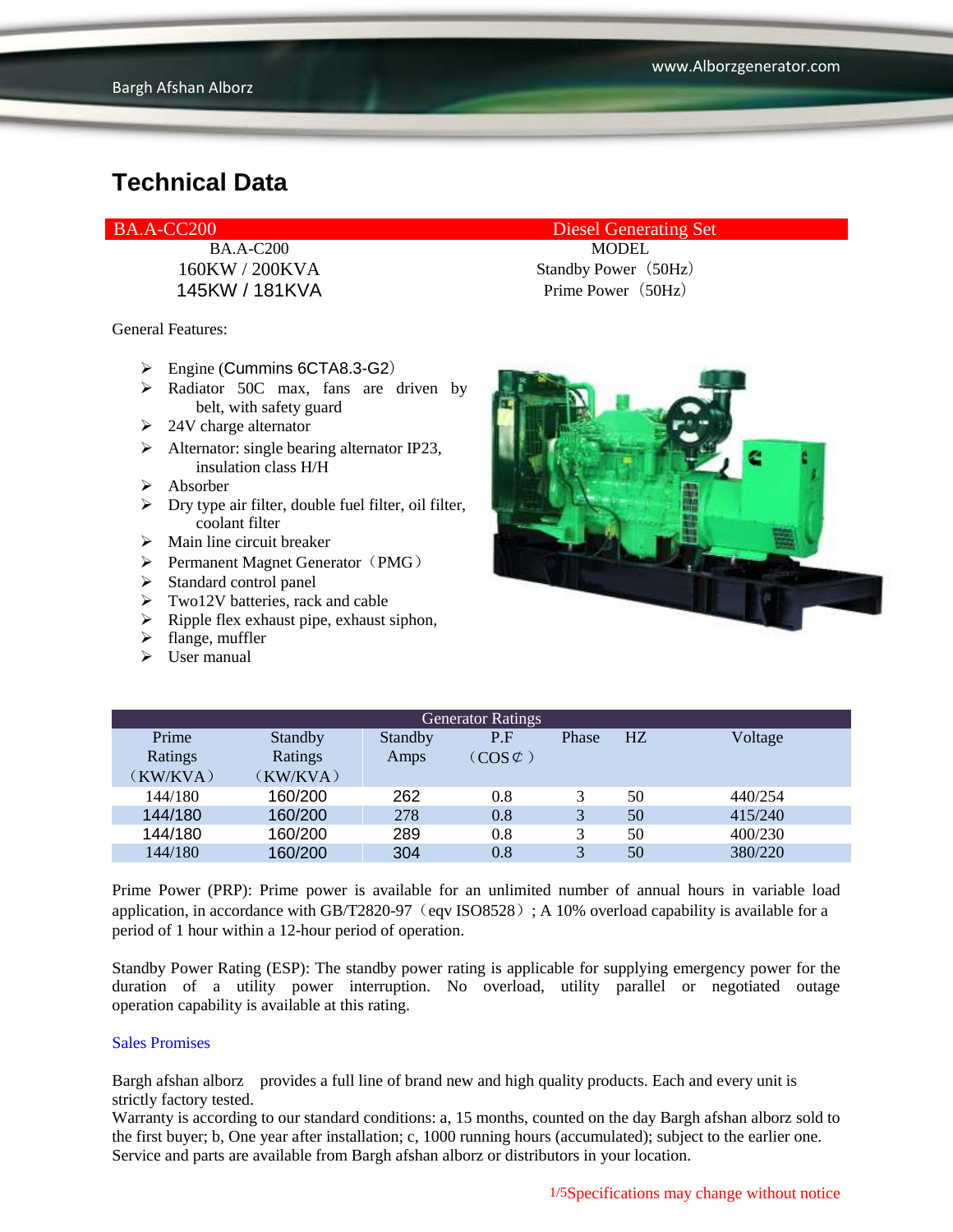| <b>BA.A-CC200</b>                | <b>Diesel Generating Set</b> |  |  |  |
|----------------------------------|------------------------------|--|--|--|
|                                  | <b>ENGINE DATA</b>           |  |  |  |
| Manufacturer / Model:            | Cummins 4CTA8.3-G2, 4-cycle  |  |  |  |
| Air Intake System:               | Turbo, water/air cooling     |  |  |  |
| Fuel System:                     | PB type fuel pump            |  |  |  |
| <b>Cylinder Arrangement:</b>     | 6 in line                    |  |  |  |
| Displacement:                    | 8.3L                         |  |  |  |
| Bore and Stroke:                 | $114*135$ (mm)               |  |  |  |
| <b>Compression Ratio:</b>        | 17.0:1                       |  |  |  |
| Rated RPM:                       | 1500rpm                      |  |  |  |
| Max. Standby Power at Rated RPM: | 160KW/217HP                  |  |  |  |
| Governor Type:                   | Electronic                   |  |  |  |
|                                  | <b>Exhaust System</b>        |  |  |  |
| <b>Exhaust Gas Flow:</b>         | 34.7 <sub>ms</sub> /min      |  |  |  |
| <b>Exhaust Temperature:</b>      | 570°C                        |  |  |  |
| <b>Max Back Pressure:</b>        | 10kPa                        |  |  |  |
| Air Intake System                |                              |  |  |  |
| Max Intake Restriction:          | 6kPa                         |  |  |  |
| Consumption:                     | 12.4 <sub>ms</sub> /min      |  |  |  |
| Air Flow:                        | 238m <sub>3</sub> /min       |  |  |  |
|                                  | <b>Fuel System</b>           |  |  |  |
| 100% (Prime Power) Load:         | 40 L/h                       |  |  |  |
|                                  | Oil System                   |  |  |  |
| Total Oil Capacity:              | 23.8L                        |  |  |  |
| Oil Consumption:                 | ≤4g/kwh                      |  |  |  |
| Engine Oil Tank Capacity:        | 18.9L                        |  |  |  |
| Oil Pressure at Rated RPM:       | 276-414kPa                   |  |  |  |
|                                  | <b>Cooling System</b>        |  |  |  |
| <b>Total Coolant Capacity:</b>   | 34L                          |  |  |  |
| Thermostat:                      | 82-95°C                      |  |  |  |
| Max Water Temperature:           | 104°C                        |  |  |  |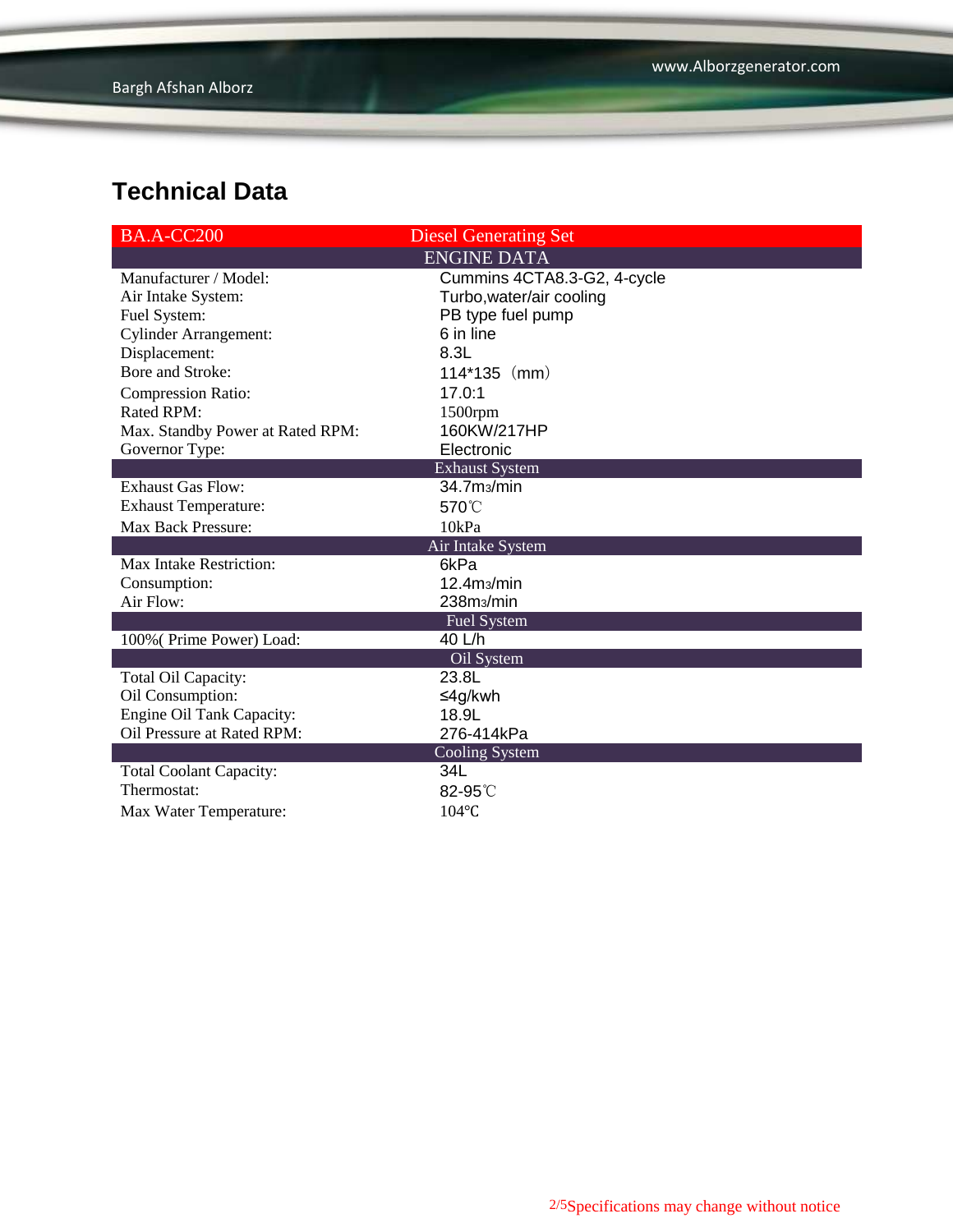| <b>BA.A-CC200</b>                                                                          | <b>Diesel Generating Set</b>             |  |  |  |  |
|--------------------------------------------------------------------------------------------|------------------------------------------|--|--|--|--|
| <b>ALTERNATOR SPECIFICATION</b>                                                            |                                          |  |  |  |  |
|                                                                                            | <b>GENERAL DATA</b>                      |  |  |  |  |
| Compliance with GB755, BS5000, VDE0530, NEMAMG1-22, IED34-1, CSA22.2 and AS1359 standards. |                                          |  |  |  |  |
| <b>Alternator Data</b>                                                                     |                                          |  |  |  |  |
| Number of Phase:                                                                           | 3                                        |  |  |  |  |
| Connecting Type:                                                                           | 3 Phase and 4 Wires, "Y" type connecting |  |  |  |  |
| Number of Bearing:                                                                         | 1                                        |  |  |  |  |
| <b>Power Factor:</b>                                                                       | 0.8                                      |  |  |  |  |
| Protection Grade:                                                                          | IP23                                     |  |  |  |  |
| Altitude:                                                                                  | $\leq$ 1000m                             |  |  |  |  |
| <b>Exciter Type:</b>                                                                       | Brushless, self-exciting                 |  |  |  |  |
| Insulation Class, Temperature Rise:                                                        | H/H                                      |  |  |  |  |
| Telephone Influence Factor (TIF):                                                          | $50$                                     |  |  |  |  |
| THF:                                                                                       | $<$ 2%                                   |  |  |  |  |
| Voltage Regulation, Steady State:                                                          | $\leq \pm 1\%$                           |  |  |  |  |
| <b>Alternator Capacity:</b>                                                                | <b>200KVA</b>                            |  |  |  |  |
| <b>Alternator Efficiencies:</b>                                                            | 92.4%                                    |  |  |  |  |
| Air Cooling Flow:                                                                          | $0.514 \, \text{m}$ <sub>3</sub> /s      |  |  |  |  |
|                                                                                            | <b>GENERATING SET DATA</b>               |  |  |  |  |
| <b>Voltage Regulation:</b>                                                                 | $\geq \pm 5\%$                           |  |  |  |  |
| Voltage Regulation, Stead State:                                                           | $\leq \pm 1\%$                           |  |  |  |  |
| Sudden Voltage Warp (100% Sudden Reduce):                                                  | $\leq +25\%$                             |  |  |  |  |
| Sudden Voltage Warp (Sudden Increase):                                                     | $\leq$ -20%                              |  |  |  |  |
| Voltage Stable Time (100% Sudden Reduce):                                                  | $\leq 6S$                                |  |  |  |  |
| Voltage Stable Time (Sudden Increase)                                                      | $\leq 6S$                                |  |  |  |  |
| Frequency Regulation, Stead State:                                                         | $\leq 5\%$                               |  |  |  |  |
| Frequency Waving:                                                                          | ≤ $0.5%$                                 |  |  |  |  |
| Sudden Frequency Warp (100% Sudden Reduce):                                                | $\leq +12\%$                             |  |  |  |  |
| Sudden Frequency Warp (Sudden Increase):                                                   | $\leq$ -10%                              |  |  |  |  |
| Frequency Recovery Time (100% Sudden Reduce):                                              | $\leq$ 5S                                |  |  |  |  |
| Frequency Recovery Time (Sudden Increase):                                                 | $\leq$ 5S                                |  |  |  |  |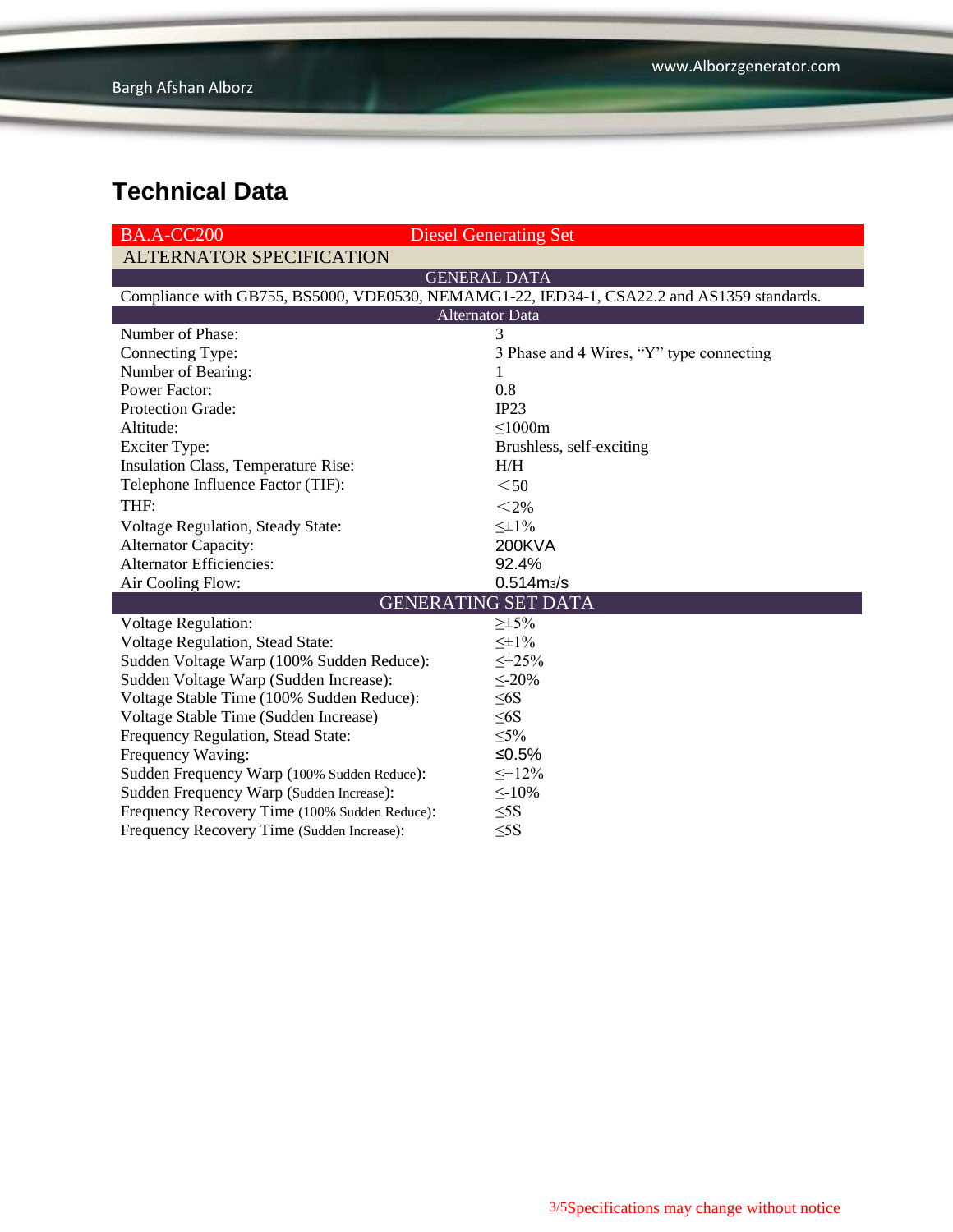| <b>Diesel Generating Set</b> |                                   |  |  |
|------------------------------|-----------------------------------|--|--|
|                              |                                   |  |  |
| Fuel System                  | <b>Control System</b>             |  |  |
| Daily Fuel Tank              | <b>Auto Control Panel</b>         |  |  |
| <b>Base Fuel Tank</b>        | Remote Control Panel              |  |  |
| <b>Water Separator</b>       | <b>Auto Transfer Switch (ATS)</b> |  |  |
| <b>Fuel Level Sensor</b>     | <b>Paralleling System</b>         |  |  |
|                              |                                   |  |  |
| Rainproof Type               | <b>Engine Parts Drawing List</b>  |  |  |
| Soundproof Type              | <b>Spare Parts</b>                |  |  |
| <b>Container Type</b>        |                                   |  |  |
| Dimension & Weight           |                                   |  |  |
| With Base Fuel Tank          | Soundproof Type                   |  |  |
|                              |                                   |  |  |
| Overall Size: 2530 (mm)      | Overall Size: 3230 (mm)           |  |  |
| $*880$ (mm) $*1650$ (mm)     | *1170 $(mm)$ *1800 $(mm)$         |  |  |
| Weight: 1900kg               | Weight: 2450kg                    |  |  |
|                              |                                   |  |  |